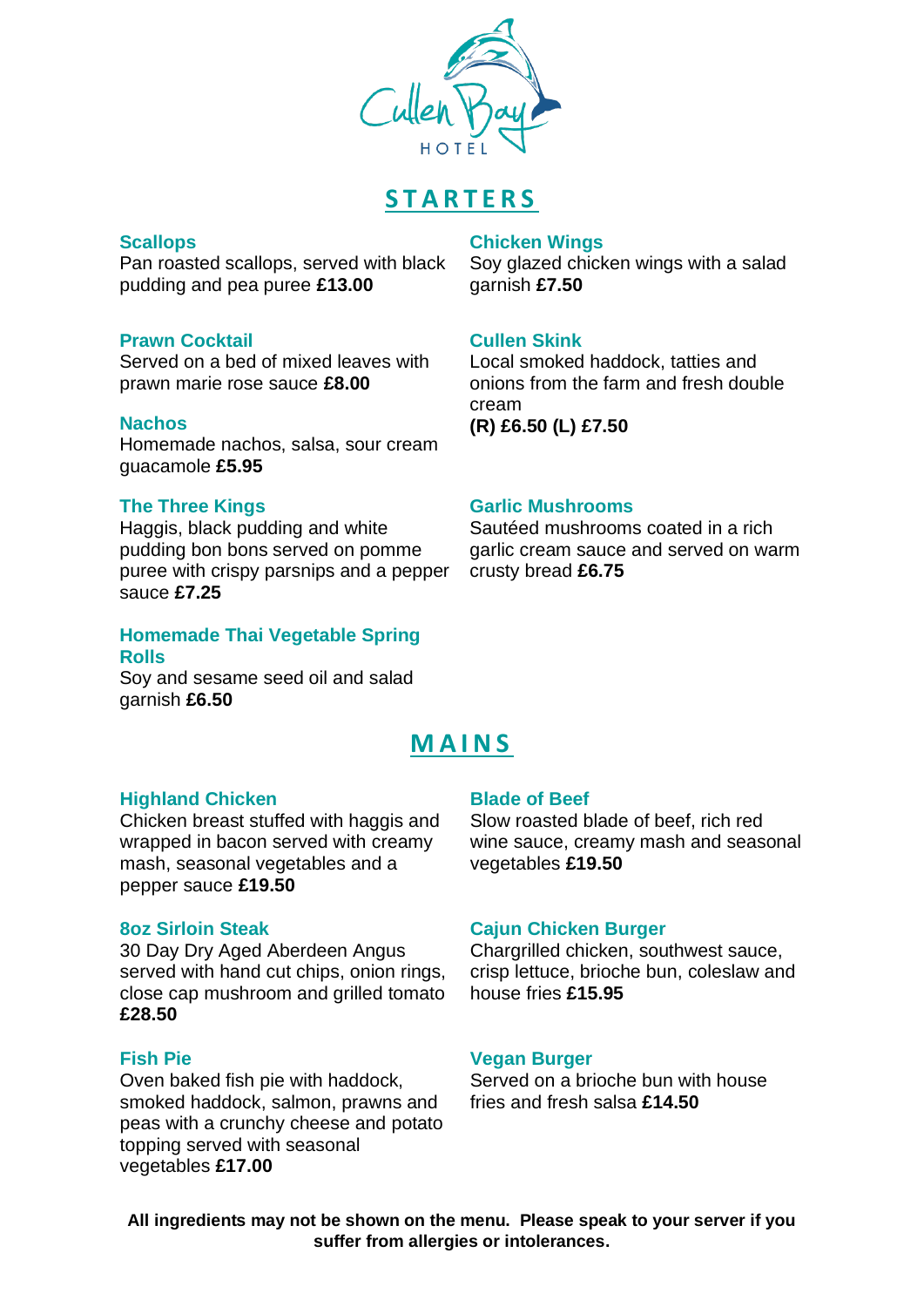#### **Fish and Chips**

Served with tartare sauce, house fries, buttered garden peas and lemon **£14.95**

### **Monkfish Scampi**

Served with house fries, buttered garden peas and homemade tartare sauce **£19.50**

### **Cullen Bay Macaroni**

Served in a rich cheese and wholegrain mustard sauce baked with a cheese topping. Served with garlic bread **£13.95**

### **Highland Coo Burger**

Award winning Aberdeenshire Highland Beef burger grilled to perfection and served with lettuce, tomato, slaw and house fries **£15.50 Double £18.50** Add an extra: Haggis **£1.50** – Cheese **£0.75** Bacon **£0.75** Peppercorn sauce **£3.00**

## **Oven Baked Salmon**

Served with couscous, roasted pepper and cherry tomatoes **£18.50**

#### **Thai Green Curry**

Served with sticky rice and prawn crackers

**Chicken £17.50 Vegetable £15.95**

### **Chicken or Vegetable Fajitas**

Served on a smoking hot skillet with warm flour tortilla wraps, sour cream, cheese and salsa **Chicken £17.95 Vegetable £14.95**

#### **Smoked Haddock Stack**

House potato cake, local smoked haddock, poached egg served with dill sauce and a pea salad **£14.95**

## **ON THE SIDE**

| House fries           | £3.50 | <b>Onion Rings</b> | £3.50 |
|-----------------------|-------|--------------------|-------|
| Mixed salad           | £3.50 | Seasonal veg       | £3.50 |
| Mash                  | £3.50 | Garlic bread (3)   | £3.50 |
| <b>House Coleslaw</b> | £3.00 | Peppercorn sauce   | £3.00 |



**All ingredients may not be shown on the menu. Please speak to your server if you suffer from allergies or intolerances.**